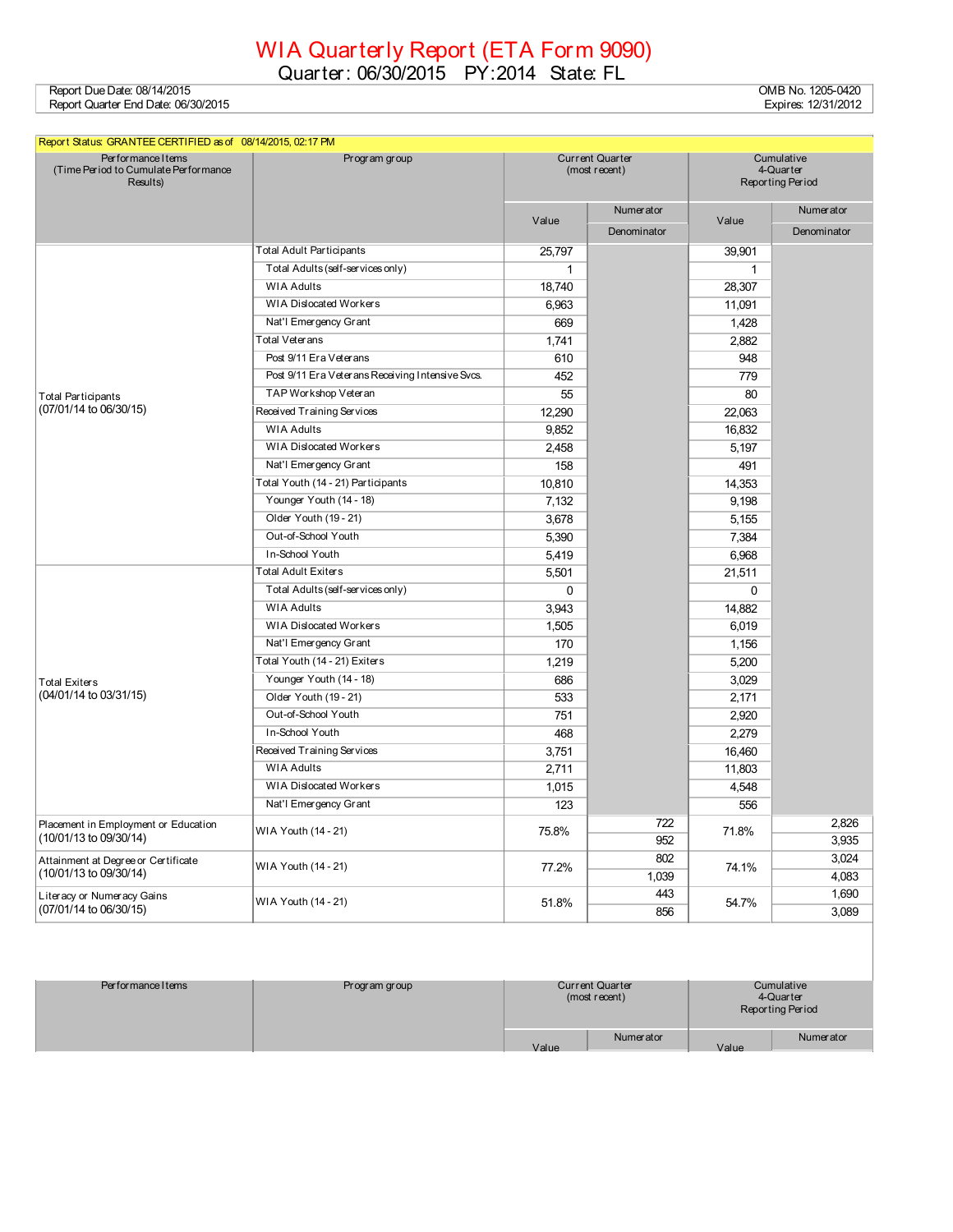|                                                          |                                                             |                                    | Denominator  |                | Denominator   |
|----------------------------------------------------------|-------------------------------------------------------------|------------------------------------|--------------|----------------|---------------|
| Youth Diploma or Equivalent rate                         | WIA Younger Youth (14 - 18)                                 | 61.7%                              | 254          | 70.6%          | 1,514         |
| (04/01/14 to 03/31/15)                                   |                                                             |                                    | 412          |                | 2,143         |
| Skill Attainment Rate                                    | WIA Younger Youth (14 - 18)                                 | 83.2%                              | 1,976        |                | 8,257         |
| (04/01/14 to 03/31/15)                                   |                                                             |                                    | 2,374        | 82.2%          | 10,043        |
|                                                          | Adults                                                      | 86.5%                              | 1,125        | 81.1%          | 4,950         |
|                                                          |                                                             |                                    | 1,300        |                | 6,100         |
|                                                          | Dislocated Workers                                          |                                    | 1,174        |                | 5,130         |
|                                                          |                                                             | 89.5%                              | 1,311        | 85.5%          | 5,997         |
| Entered Employment Rate                                  | Veterans                                                    |                                    | 218          |                | 931           |
| (10/01/13 to 09/30/14)                                   |                                                             | 79.3%                              | 275          | 78.4%          | 1,188         |
|                                                          |                                                             | 83.3%                              | 279          |                | 1,211         |
|                                                          | Older Youth (19 - 21)                                       |                                    | 335          | 75.5%          | 1,603         |
|                                                          |                                                             | 62.0%                              | 163          |                | 973           |
|                                                          | Nat'l Emergency Grant                                       |                                    | 263          | 74.3%          | 1,310         |
|                                                          |                                                             |                                    | 1,417        |                | 8,566         |
|                                                          | Adults                                                      | 72.6%                              | 1,951        | 76.6%          | 11,186        |
| Employment and Credential (Adults<br>Dislocated Workers) |                                                             |                                    | 597          |                | 2,632         |
| or Credential Rates (Older Youth)                        | Dislocated Workers                                          | 58.6%                              | 1,019        | 55.0%          | 4,782         |
| (10/01/13 to 09/30/14)                                   |                                                             |                                    | 238          |                | 961           |
|                                                          | Older Youth (19 - 21)                                       | 56.4%                              | 422          | 48.8%          | 1,969         |
|                                                          |                                                             |                                    | 2,437        |                | 11.857        |
|                                                          | Adults                                                      | 91.4%                              | 2,667        | 93.1%          | 12,730        |
|                                                          |                                                             |                                    | 1,261        |                | 5,033         |
|                                                          | Dislocated Workers                                          | 91.5%                              | 1,378        | 91.0%          | 5,529         |
|                                                          |                                                             |                                    | 246          |                | 1,102         |
| <b>Retention Rate</b>                                    | Veterans                                                    | 87.5%                              | 281          | 90.1%          | 1,223         |
| (04/01/13 to 03/31/14)                                   |                                                             | 87.6%                              | 297          | 85.2%          | 1,300         |
|                                                          | Older Youth (19 - 21)                                       |                                    | 339          |                | 1,525         |
|                                                          | Younger Youth (14 - 18)                                     |                                    | 289          | 75.9%          | 1,859         |
|                                                          |                                                             | 76.1%                              | 380          |                | 2,448         |
|                                                          | Nat'l Emergency Grant                                       |                                    | 244          | 91.1%          | 1,068         |
|                                                          |                                                             | 93.5%                              | 261          |                | 1,172         |
|                                                          |                                                             |                                    | \$42,283,320 |                | \$214,090,475 |
|                                                          | Adults                                                      | \$18,296.55                        | 2,311        | \$18,875.90    | 11,342        |
|                                                          |                                                             | \$16,866.49<br>\$20,661.55         | \$19,615,732 |                | \$77,064,370  |
|                                                          | Dislocated Workers                                          |                                    | 1,163        | \$16,605.12    | 4,641         |
| Six-Months Average Earnings                              |                                                             |                                    | \$4,607,526  |                | \$19,894,198  |
| (04/01/13 to 03/31/14)                                   | Veterans                                                    |                                    | 223          | \$19,755.91    | 1,007         |
|                                                          |                                                             | \$5,174.95<br>\$23,702.04<br>79.4% | \$1,578,359  |                | \$6,838,300   |
|                                                          | Older Youth (19 - 21)                                       |                                    | 305          | \$4,998.76     | 1,368         |
|                                                          |                                                             |                                    | \$5,475,171  |                | \$22,946,595  |
|                                                          | Nat'l Emergency Grant                                       |                                    | 231          | \$22,923.67    | 1,001         |
|                                                          |                                                             |                                    | 1,549        |                | 9,251         |
|                                                          | Adults                                                      |                                    | 1,951        | 82.7%          | 11,190        |
|                                                          |                                                             | 64.5%                              | 657          |                | 3,053         |
| <b>Credential Attainment</b><br>(04/01/13 to 03/31/14)   | Dislocated Workers                                          |                                    | 1,019        | 63.8%          | 4,782         |
|                                                          |                                                             | 77.9%                              | 809          |                | 3,054         |
|                                                          | Youth (14-21)                                               |                                    | 1,039        | 74.8%          | 4,083         |
|                                                          |                                                             |                                    | 39           |                | 236           |
|                                                          | Nat'l Emergency Grant                                       | 36.8%                              | 106          | 40.8%          | 578           |
|                                                          |                                                             |                                    |              |                |               |
|                                                          |                                                             |                                    |              |                |               |
|                                                          |                                                             |                                    |              |                |               |
|                                                          |                                                             |                                    |              |                |               |
|                                                          | Measure                                                     | Percent Served                     | Total        | Percent Served | Total         |
|                                                          | Covered Entrants Who Reached the End of the Entry<br>Period |                                    | 259          |                | 1,016         |
| Veteran Priority of Service                              |                                                             |                                    |              |                |               |